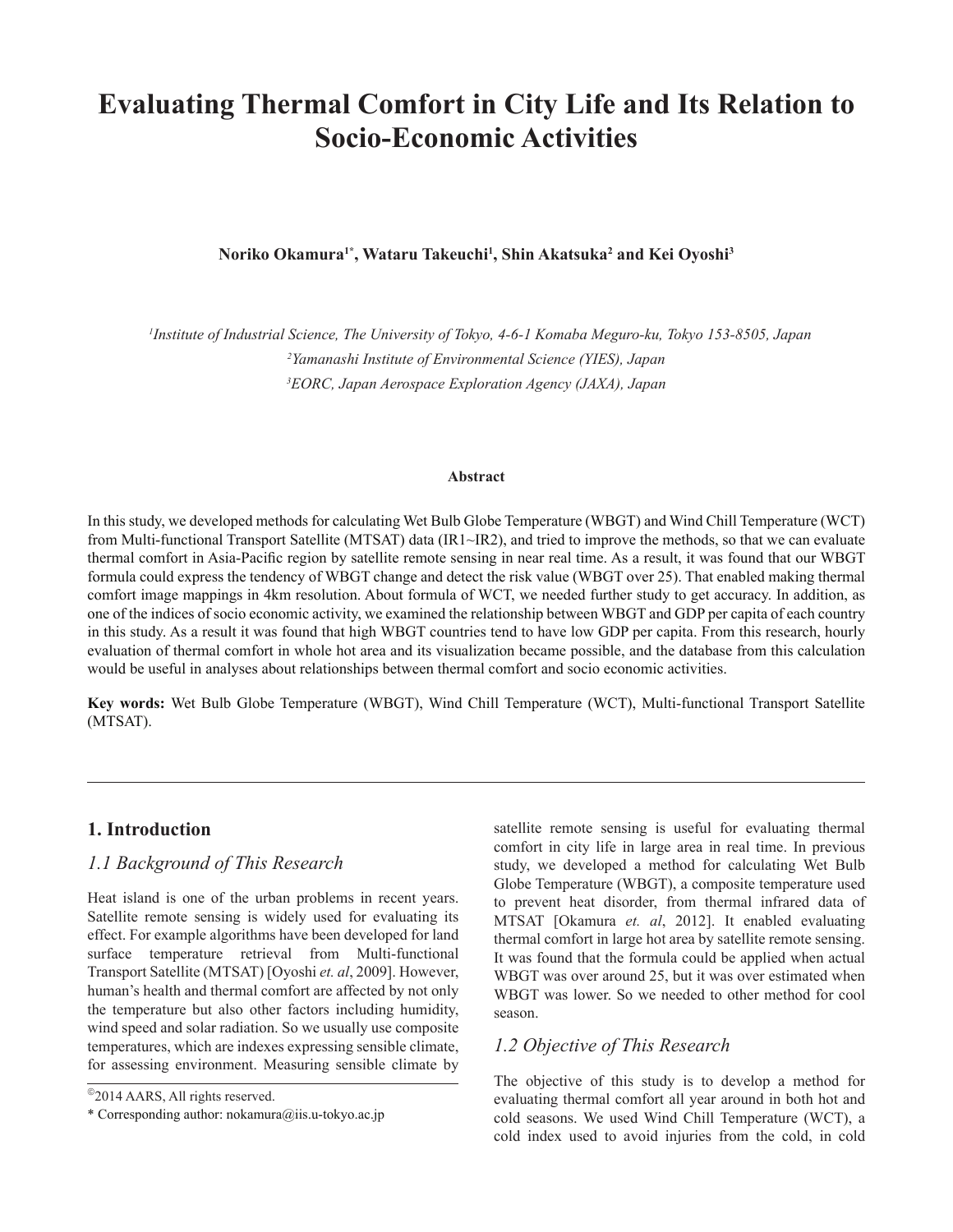season as well as WBGT in hot season. Firstly we prepared WCT calculated from in-situ measurement data and then did regression analysis with 2 bands of MTSAT data. From that, a formula expressing relations between WCT and MTSAT data was derived. Next we calibrated the expression, using data except hot days' so that it became best suited to cold season. Finally we used this formula together with WBGT's formula. The result enabled evaluating real-time thermal comfort with MTSAT data all year around. The database should be effective for comparative analysis of large area and we could make thermal comfort image mappings in 4km resolution. In addition, regional thermal comfort's relevance to various statistical data about social life could be examined.

# **2. Methodology**

# 2.1 Data Used in This Study

The dataset we have used in this study consists of surface data at four observation stations and MTSAT data of same points.

Surface data (atmospheric temperature, dew point, atmospheric pressure and wind speed) of following four cities in Asian-Pacific region were downloaded from NNDC  $\frac{1}{N}$ Climate Data Online provided by National Climate Data Center (NCDC)

(http://hurricane.ncdc.noaa.gov/pls/plclimprod/cdomain. from exposed skin caused by the example abbrev2id).  $\sum_{i=1}^{\infty}$  helow

MTSAT thermal infrared data was archived by IIS, The University of Tokyo (http://webgms.iis.u-tokyo.ac.jp/). IR1 (5) and IR2 channels were used in this caluculation in reference to the algorithms for land surface temperature retrieval from Where,  $I = \text{air temperature}(\text{°C})$ ,  $V = \text{wind speed}(\text{km}/\text{m})$ **2.1** *<u>Intrared</u>* data was archive  $\mathbf{A}$ IR2 are brightness temperature, and it was indicated that the influence of the atmosphere can be

MTSAT data[Oyoshi *et. al*, 2012]. IR1 and IR2 are brightness temperature, and it was indicated that the influence of the atmosphere can be eliminated by using the difference between IR1 and IR2 of coefficient of atmospheric transmission.

Wet bulb globe temperature (WBGT) is a composite temperature used to estimate the effect of temperature, humidity, and visible and infrared radiation on humans. It is widely used to determine appropriate exposure levels to high temperature (Table 3), and is derived from the following equation (1). (C.P.Yaglou and Minard,1957).

$$
WBGT = 0.7Tw + 0.2Tg + 0.1Td
$$
 (1)

Where, Tw=wet-bulb temperature( ${}^{\circ}$ C), Tg=globe temperature(°C), Td=dry-bulb temperature(°C)

Research Institute, Horticultural Center, 2004). It is study consists of surface and the data  $\frac{1}{2}$  m and MTSAT data of same used. The equation (2) was derived with a relation between In this study, the following simple estimate formula $(2)$  was Tg and Td, "Tg =  $1.45Td - 7.09$ " (Niigata Agricultural

$$
WBGT = 0.7Tw + 0.4Td - 1.4
$$
 (2)

formula for calculating the dangers from winter winds and freezing temperatures. It is based on the rate Integrals compounded in this state of the face of heat ross<br>lelimprod/cdomain from exposed skin caused by the effects of wind and cold as freezing temperatures. It is based on the rate of heat loss WCT (Wind Chill Temperature) index is used to provide a below.

> a was archived by IIS, The WCT = 13.12 +0.6215·T – 11.37·V $\textdegree$ 0.16 + 0.3965·T·V $\textdegree$ 0.16 (5)

> > Where,  $T =$ air temperature(°C), V=wind speed(km/h)

Table 1. Station data. IRUIV 1. SHAHUH AARA.

| Station   | Tokvo          | Taipei           | <b>Sapporo</b> | Urumai           |
|-----------|----------------|------------------|----------------|------------------|
| Latitude  | 35.683         | 43.06            | 25.033         | 43.8             |
| Longitude | 139.767        | 141.329          | 121.517        | 87.65            |
| Data      | hourly         | 3 hourly         | Hourly         | 3 hourly         |
|           | 2011/1/1-12/31 | $2011/1/1-12/31$ | 2011/1/1-12/31 | $2011/1/1-12/31$ |

Table 2. MTSAT technical specifications **(The University of Tokyo)**  $\overline{\text{C}}$ Table 2. MTSAT technical specifications.

| Channel | Wavelength                   | Spatial Res. |
|---------|------------------------------|--------------|
| IR 1    | $10.5 - 11.5 \,\text{µm}$    | 4km          |
| IR2     | $11.5 - 12.5 \,\mu m$        | 4km          |
| IR3     | $6.5 - 7.0 \mu m$            | 4km          |
| IR4     | $3.5 - 4.0 \mu m$            | 4km          |
|         | $0.55 - 0.90 \,\text{\mu m}$ | 1 km         |

 $F(11.0, D^2 11.5)$   $F(1, 1, 01, 1)$ Table 3. Risk level of heat disorder. Fuct by NBK tever of fiear used to estimate.

| WBGT(C)   | Level (proposed by the Japan Amateur Sports Assosiation, 1994) |
|-----------|----------------------------------------------------------------|
| >31       | Danger                                                         |
| 28-31     | Alert                                                          |
| $25 - 28$ | Advisory                                                       |
| $21 - 25$ | Caution                                                        |
|           |                                                                |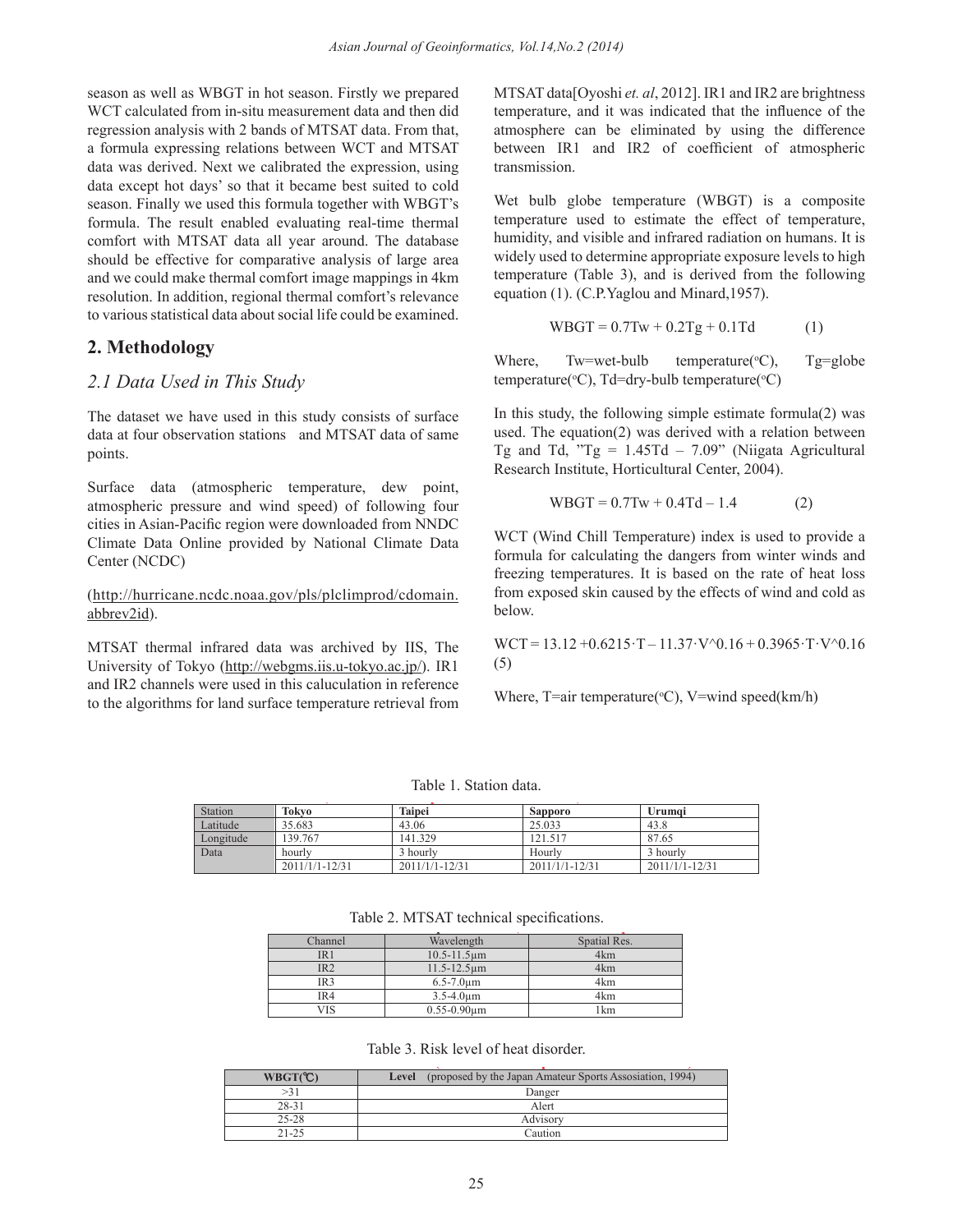Table 4. Risk level of frostbite.

| WCT         | Level                                                     |
|-------------|-----------------------------------------------------------|
| ()- -9      | Low                                                       |
| $-10 - -27$ | Low                                                       |
| $-28 - -39$ | Risk: exposed skin can freeze in 10 to 30 minutes         |
| $-40 - -47$ | High risk: exposed skin can freeze in 5 to 10 minutes     |
| $-48 - -54$ | Very high risk: exposed skin can freeze in 2 to 5 minutes |



Figure 1. Flow chart of making relational expression between composite temperatures and MTSAT data.  $\mathcal{L}$  is a set of  $\mathcal{L}$  $\frac{1}{1}$ 

### *2.2 A Method for Calculating WBGT and WCT Proposed in This Study*

Figure 1 is a flow chart of making regression equations between WBGT and MTSAT data, and WCT and MTSAT data.

Thisty we calculated WDOT with surface data of Tokyo and  $\frac{1}{2}$  temperature  $\langle 5^{\circ}C, \rangle$  wind Taipei in use of equation (2) with surface data. Wet-bulb  $\frac{(IR1-IR2)^2}{(IR2-IR2)^2}$  were used as Firstly we calculated WBGT with surface data of Tokyo and temperature(Tw), needed to use (2), was calculated by following formulas.

$$
es = 6.1078 \cdot 10^{\circ} (7.5T/T + 237.3) \tag{3}
$$

Where, es=saturation vapor pressure(hPa), T=air temperature(°C)

(Tetens, 1930)

$$
e = e's - 0.000662 \cdot P(Td-Tw)
$$
 (4)

Where e=vapor pressure(hPa), e's=saturation vapor pressure at Tw(hPa), P=atmospheric pressure(hPa)

(Sprung, 1855)

We chose and used WBGT data over 20 and of clear points so that there is no influence caused by cloud cover. Then regression analysis (least squares method) was conducted to derive relational expressions between WBGT and MTSAT data. We used IR1,  $(IR1-IR2)$  and  $(IR1-IR2)^2$  as terms of equations.

*i k* and *WCT* secondly, WCT were calculated in use of equation(5) with surface data of Sapporo and Urumqi, and regression analysis  $\frac{1}{2}$   $\frac{1}{2}$  we calculated with surface data of  $\frac{1}{2}$  with surface data of  $\frac{1}{2}$  with  $\frac{1}{2}$  with  $\frac{1}{2}$  with  $\frac{1}{2}$  with  $\frac{1}{2}$  with  $\frac{1}{2}$  with  $\frac{1}{2}$  with  $\frac{1}{2}$  with  $\frac{1}{2}$  with SAT data, and WCT and MTSAT under  $0$  and of points in time when the air temperature was rface data. Wet-bulb  $(IR1-IR2)^2$  were used as terms of equations. was conducted to derive relational expressions between 1 is a flow chart of making regression equations WCT and MTSAT data. In the analysis, we used WCT data under  $5^{\circ}$ C and the wind speed was over 4.8km/h because WCT can be used when it satisfys the condition(air temperature<5o C, wind speed>4.8km/h). IR1, (IR1-IR2),

### **3. Results and Discussion**

#### *3.1 Result of Regression Analysis of WBGT*

The following relational expressions were derived as the results.

From the data of Tokyo,

$$
WBGT = 0.322IR1 + 0.977(IR1-IR2) - 0.252(IR1-IR2)^{2} - 69.4
$$
  
(6)

From the data of Taipei,

WBGT=  $0.0299$ IR1 +3.27(IR1-IR2) -0.343(IR1-IR2)<sup>2</sup> +12.6 (7)

From the data of the two cities,

WBGT=  $0.0209$ IR1 +2.58(IR1-IR2) -0.272(IR1-IR2)<sup>2</sup>+16.1 (8)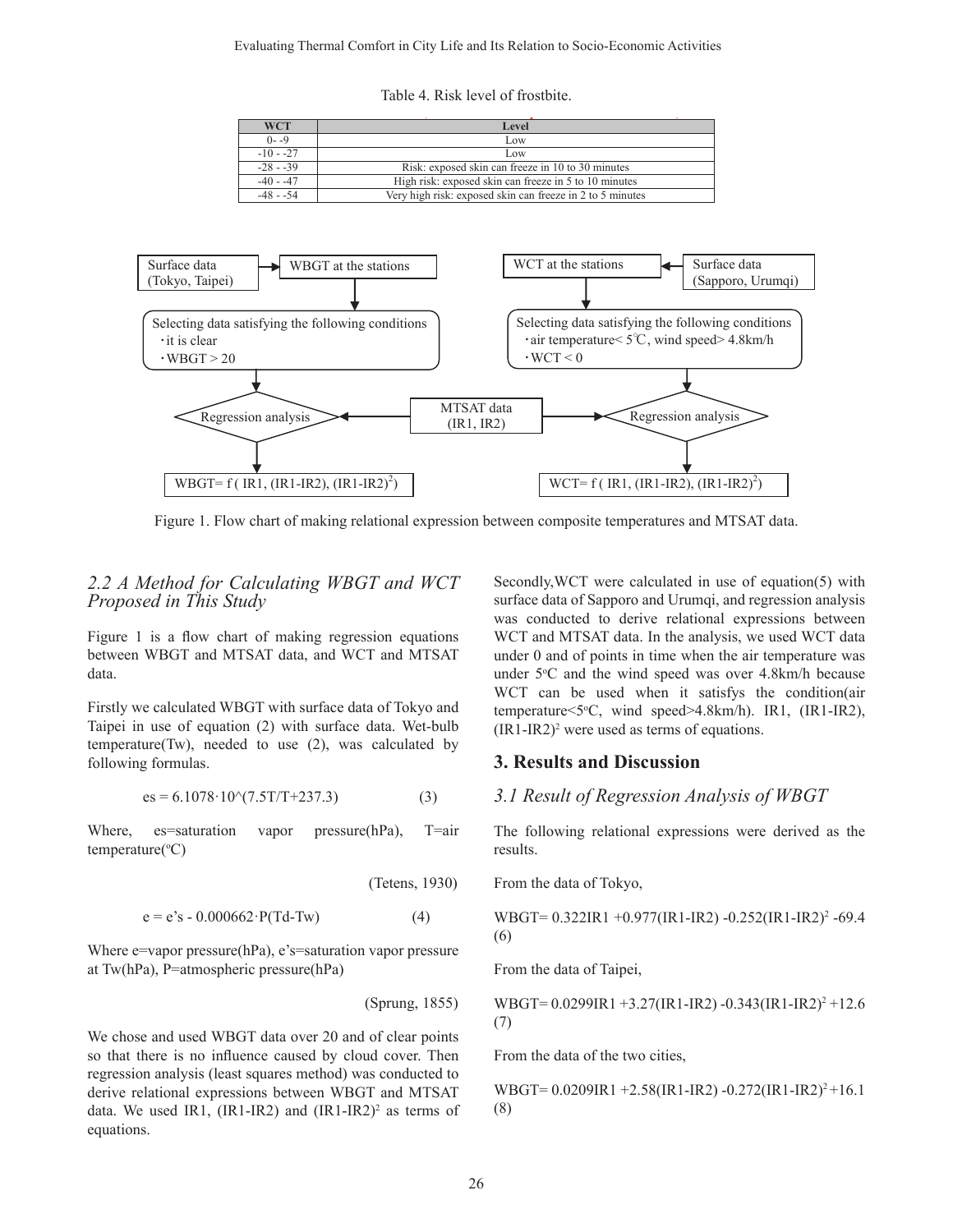

Figure 2. WBGT annual change in Tokyo (2011).



Figure 3. WBGT annual change in Taipei (2011).

| $\overline{1}$                                                                        |               |               |               |                |  |  |
|---------------------------------------------------------------------------------------|---------------|---------------|---------------|----------------|--|--|
|                                                                                       |               | formula       |               |                |  |  |
|                                                                                       |               | Tokvo         | <b>Taipei</b> | <b>Both</b>    |  |  |
| City                                                                                  | Tokvo         | $11.7(1.02*)$ | $13.3(1.39*)$ | $13.7(0.980*)$ |  |  |
|                                                                                       | <b>Taipei</b> | $7.68(5.51*)$ | $5.74(1.58*)$ | $6.09(1.79*)$  |  |  |
| $*$ The numbers inside the negative are the DMCE of data used for recreasion enalysis |               |               |               |                |  |  |

The numbers inside the parentheses are the RMSE of data used for regression analysis

Following Figures 2, 3 show WBGT annual change in Tokyo and Taipei in 2011, showing a WBGT in a vertical direction and day of year in lateral direction. In Figure 2~3, "in-situ" shows annual change of WBGT calculated with surface data, Taipei was  $1.79$ . and "satellite(Tokyo)", "satellite(Taipei)" and and satellite(10 satellite(10 satellite(10 satellite(both)" show that calculated from equation(6),(7),(8). Table 5 shows Root Mean Square error (RMSE) between WBGT by in-situ measurement and WBGT by calculation using formulas derived by least squares method.

From Table 5, formula(6), "satellite(Tokyo)", had the smallest RMSE 11.7 with in-situ WBGT in Tokyo, and formula(7), "satellite(Taipei)", had the smallest RMSE 5.74  $\frac{3.2}{\sigma}$  WBGT Image with in-situ WBGT in Taipei. However it can be said that Characteristics formula(8), "satellite(both)", was the best when one formula  $\mathbb{E}[f(x)]$  distribution on  $\mathbb{E}[f(x)]$  and  $\mathbb{E}[f(x)]$  and  $\mathbb{E}[f(x)]$  and  $\mathbb{E}[f(x)]$  and  $\mathbb{E}[f(x)]$  and  $\mathbb{E}[f(x)]$  and  $\mathbb{E}[f(x)]$  and  $\mathbb{E}[f(x)]$  and  $\mathbb$ was applied to both cities in hot season. RMSE of data Iniscalculation also enabled making wBGT image mapping.

show WBGT annual change in Tokyo satisfying the condition ,that it was clear and WBGT was wing a WBGT in a vertical direction over 20, between WBGT by in-situ measurement and WBGT ral direction. In Figure  $2~3$ , "in-situ" calculated by formula(8) in Tokyo was 0.980 and that in Taipei was 1.79.

From Figure 2 and Figure 3, it can be said that WBGT by Square error (RMSE) between in-situ measurement and WBGT calculated based upon the reall square error (KNISE) between the satellite(both)" formula take the value over 25 in almost surement and WBGT by calculation "satellite(both)" formula take the value over 25 in almost shows a possibility of that we can evaluate the number of days a possibility of that we can evaluate by least squares method. From Figure 2 and Figure 3, it can be said that WBGT by thermal comfort by the number of days when WBGT takes critical value(over 25) of each city.

# *3.2 WBGT Image Mapping and Its Spatial Characteristics*

This calculation also enabled making WBGT image mapping.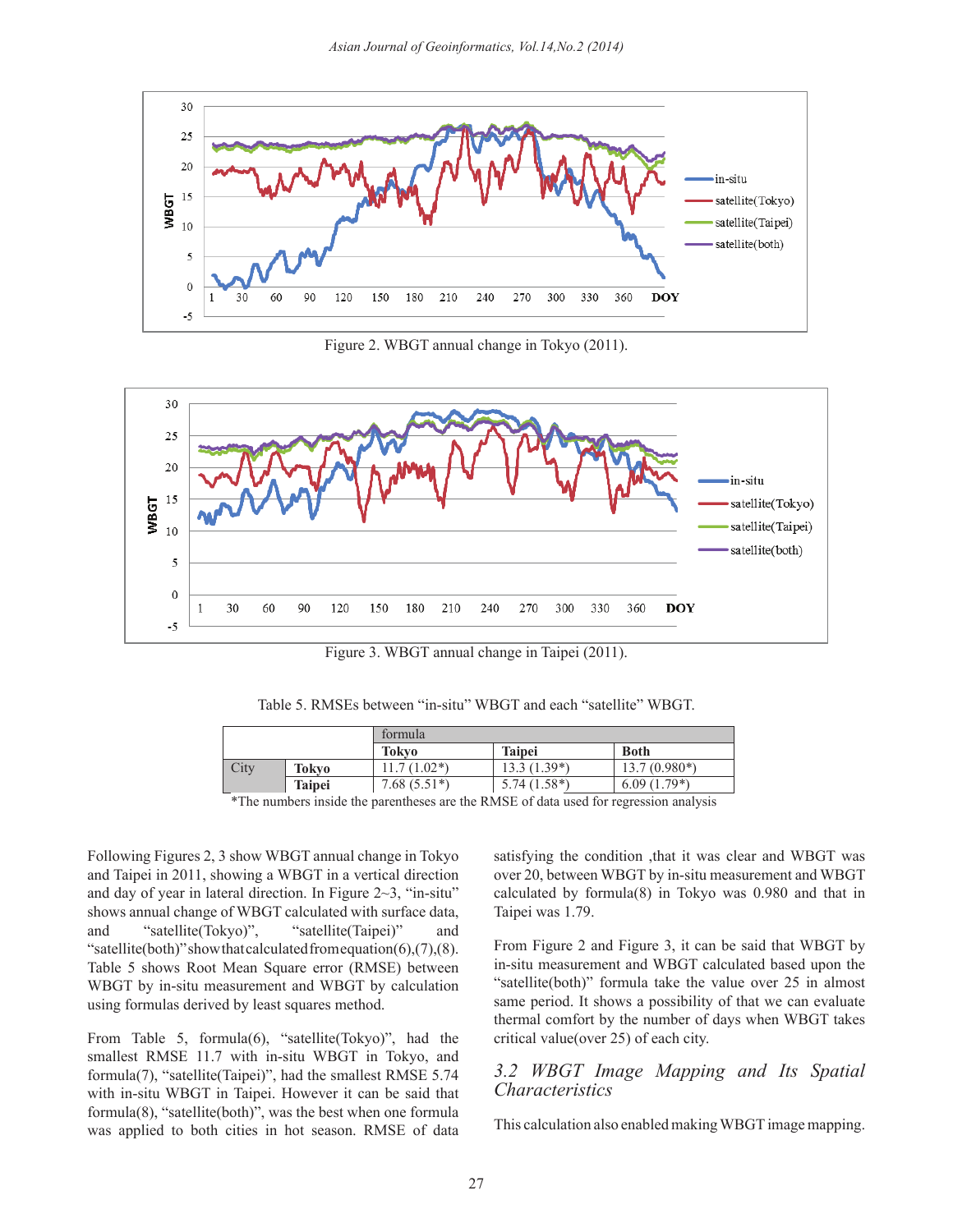

From the d Figure 4. WBGT daily mean map (2012.8.1).

Figure 4 shows daily mean of WBGT distribution on 1 January, 2012. Each 4 kilometers square is color-coded by From the data of the two height of WBGT as shown by the figure at the bottom. The  $WCT = 0.0788 \text{ID}1 + 1.04$ approximate situation of WBGT in Asia Pacific is clear  $\frac{W\text{C}}{11}$  (11) immediately from this image. We can make the daily image  $(11)$ map from October, 2006 to now using the relational Following Figures 6, 7 sh expression between WBGT and MTSAT data.<br>**Following Figures 0, 7 show WCT** and the end of the product of the product of the end of the product of the end of the end of the end of the end of the end of the end of the end of

# 3.3 Relation to Socio Economic Activity

As one of the indices of socio economic activity, we examined the relationship between WBGT and GDP per capita of each country. Figure 5 shows the relation between WBGT and GDP per capita. In the map in the left side of Figure 5, circles are color-coded by the height of yearly average of WBGT in each city, and the size of circles method.  $\frac{1}{2}$  controls the relations between WBGT and GDP per capita of countries of these average of  $W_{B}$  in a vertical direction and GDP per capital in lateral direction. It can not be said the same said the same said the same said the same said the same said the same said the same same same said the same s

cities. The relations between WBGT and GDP are plotted in the right side graph in Figure 5 showing yearly average of WBGT in a vertical direction and GDP per capita in lateral direction. It cannot be said the rule, however high WBGT countries tend to have low GDP per capita.

#### *3.4 Result of Regression Analysis of WCT*

The following relational expressions were derived as the results.

From the data of Sapporo,

WCT=  $-0.0237IR1 +0.122(IR1-IR2) +0.129(IR1-IR2)^2$ -0.0290 (9)

From the data of Urumqi,

 $WCT= 0.0782IR1 + 0.965(IR1-IR2) + 0.904(IR1-IR2)^2 -33.7$ (10)

From the data of the two cities,

WCT= 0.0788IR1 +1.95(IR1-IR2) -0.149(IR1-IR2)<sup>2</sup> -29.6 (11)

Following Figures 6, 7 show WCT annual change in Sapporo expression between w BGT and MTSAT data. and Urumqi in 2011, showing a WCT in a vertical direction and day of year in lateral direction. In Figure 6~7, "in-situ" shows annual change of WCT calculated with surface data, and "satellite(Sapporo)", "satellite(Urumqi)" and "satellite(both)" show that calculated from examine the indices of the indices of the indices of the indices of the indices of the indices of the indices of the relation between equation(9),(10),(11). Table 6 shows Root Mean Square a or each country. Figure 5 shows the relation between  $\frac{1}{2}$  from (RMSE) between WCT by in-situ measurement and GDP per capita. In the map in the left side of  $\frac{1}{2}$  error (RMSE) between WCT by in-situ measurement In the map in the map in the left side of the map in the left side of wcT by calculation using formulas derived by least squares re 5, circles are color-coded by the height of yearly wCT by calculation using formulas deriv method.



Figure 5. Relation between WBGT and GDP per capita.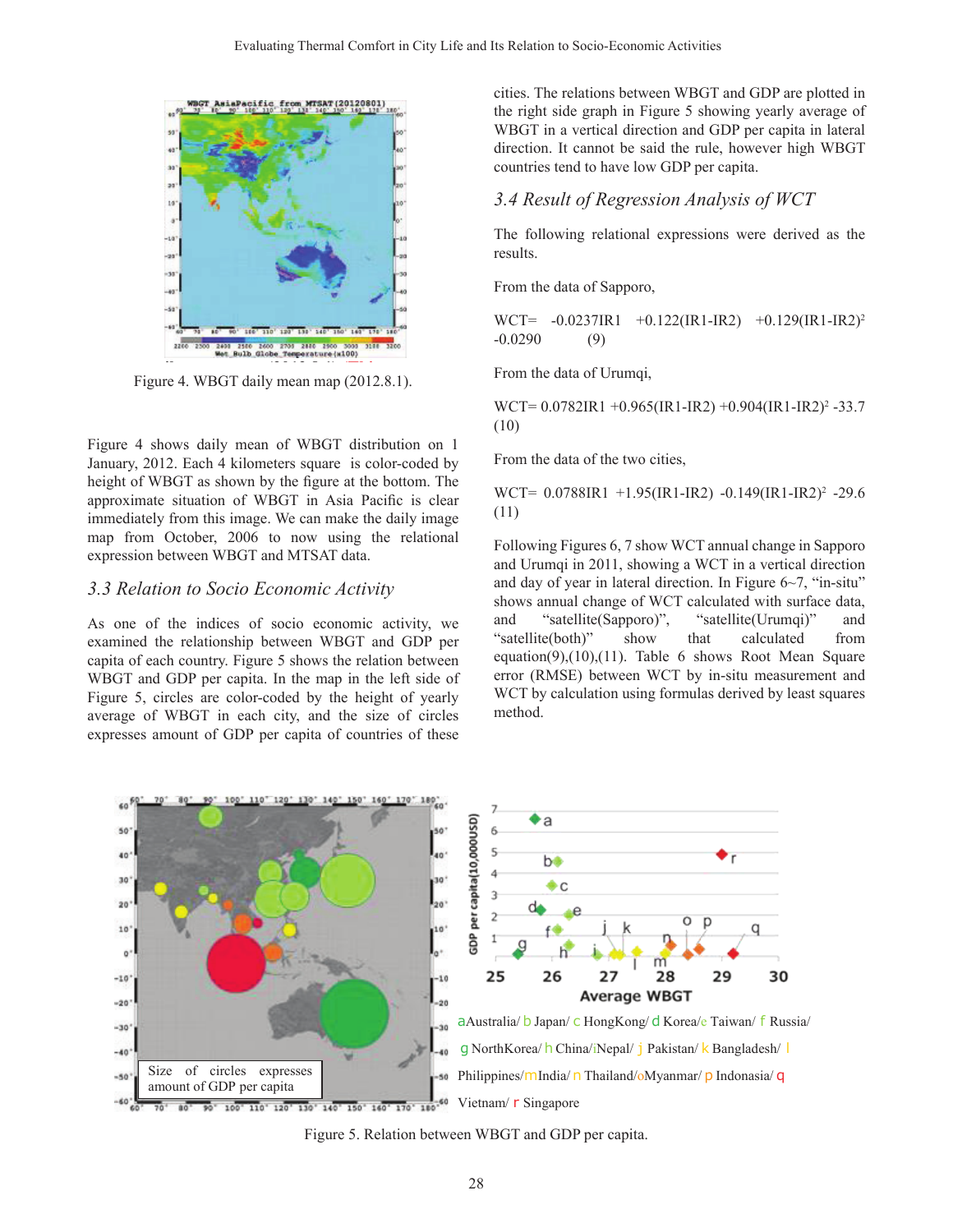

Figure 6. WCT annual change in Sapporo (2011).



**Figure 7. WCT annual change in Urumqi** (2011) Figure 7. WCT annual change in Urumqi (2011).

formula  $T = 11$   $\angle$  **RMCE**  $\angle$  **i**  $\angle$  **ii**  $\angle$  **WWCT**  $\angle$  **i**  $\angle$  **ii**  $\angle$  **iii**  $\angle$  **WWCT** Table 6. RMSEs between "in-situ" WCT and each "satellite" WCT.

|           |                   | formula        |                                                            |                |
|-----------|-------------------|----------------|------------------------------------------------------------|----------------|
|           |                   | <b>Sapporo</b> | <b>Urumai</b>                                              | <b>Both</b>    |
| City      | Sapporo           | $3(3.53*)$     | $20.3(6.37*)$                                              | $17.3(4.01*)$  |
|           | Urumai            | $22.6(10.4*)$  | $1(7.59*)$<br>، ئەك                                        | $55.8(15.8^*)$ |
| $-1.7774$ | $\cdots$ $\cdots$ |                | $\sim$<br>$\sim$ $\sim$ $\sim$ $\sim$ $\sim$ $\sim$ $\sim$ |                |

\*The numbers inside the parentheses are the RMSE of data used for regression analysis

le 6, RMSE of data satisfying the selection criteria results, it could be said that we could evaluate thermal and 15.8 in each city. In addition, from Figure 6 and Figure required to derive more appropriate relational expression for 7, it cannot be said that the formula express the tendency of evaluating thermal comfort in cold season. Was need From Table 6, RMSE of data satisfying the selection criteria between "in-situ"WCT and "satellite(both)" WCT was 4.01 WCT changes cold season. From this result, further study is

#### **4. Conclusion and Future Works**

This study demonstrated a method for evaluating thermal comfort by calculating WBGT and WCT using MTSAT data. Selection of data and Regression analyses were conducted and relational expressions between the composite temperatures and MTSAT data were derived. From the

in-situ''WCT and "satellite(both)" WCT was 4.01 comfort in hot season by the number of days when WBGT In addition, from Figure 6 and Figure takes critical value(over 25) of each city by satellite remote sensing. In addition, it enabled making image mappings of WBGT distribution. However our formula of WCT could not express the annual change of WCT accurately. Further study was needed to improve the formula. Next, as one of indices of socio economic activity, we examined the relationship between WBGT and GDP per capita of each country and made the result visible as a figure. It could be said that high WBGT countries tend to have low GDP per capita.

> As the future works, further study for getting accuracy of WCT formula and analyses of relationships between thermal comfort and each industry will be proceeded.